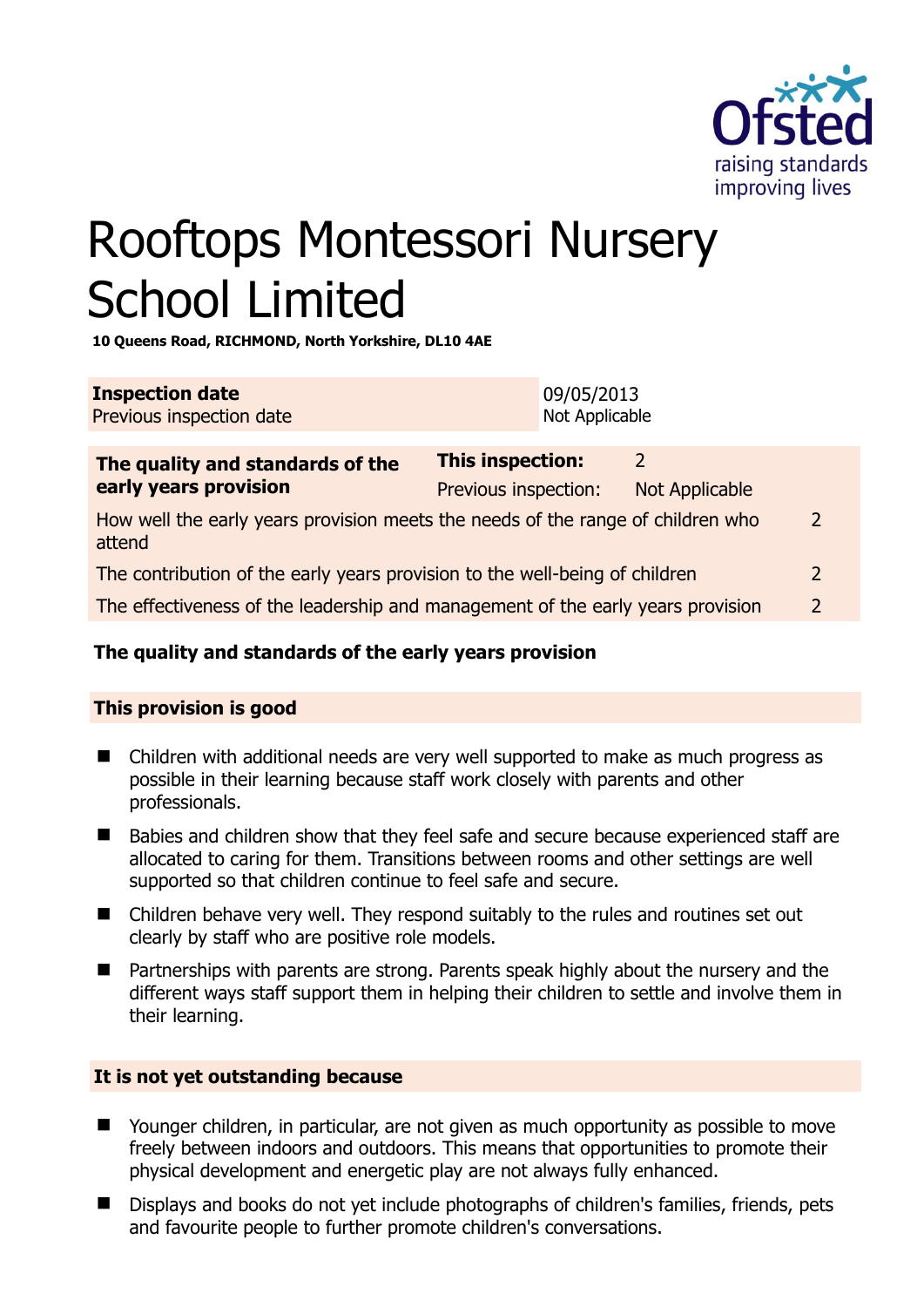# **Information about this inspection**

Inspections of registered early years provision are:

- $\bullet$  scheduled at least once in every inspection cycle the current cycle ends on 31 July 2016
- scheduled more frequently where Ofsted identifies a need to do so, for example where provision was previously judged inadequate
- **•** brought forward in the inspection cycle where Ofsted has received information that suggests the provision may not be meeting the legal requirements of the Early Years Foundation Stage or where assessment of the provision identifies a need for early inspection
- **Prioritised where we have received information that the provision is not meeting the** requirements of the Early Years Foundation Stage and which suggests children may not be safe
- scheduled at the completion of an investigation into failure to comply with the requirements of the Early Years Foundation Stage.

The provision is also registered on the compulsory part of the Childcare Register. This report includes a judgment about compliance with the requirements of that register.

#### **Inspection activities**

- $\blacksquare$ The inspector held discussion with the manager at the beginning of the inspection and throughout the day.
- The inspector observed activities in nursery rooms and outdoor area and spoke to staff and children.
- The inspector took account of the views of parents that were spoken to during the inspection.

The inspector sampled children's assessment records and planning documentation,

■ checked evidence of suitability and qualifications of staff working with children and looked at some written policies.

#### **Inspector**

Karen Tervit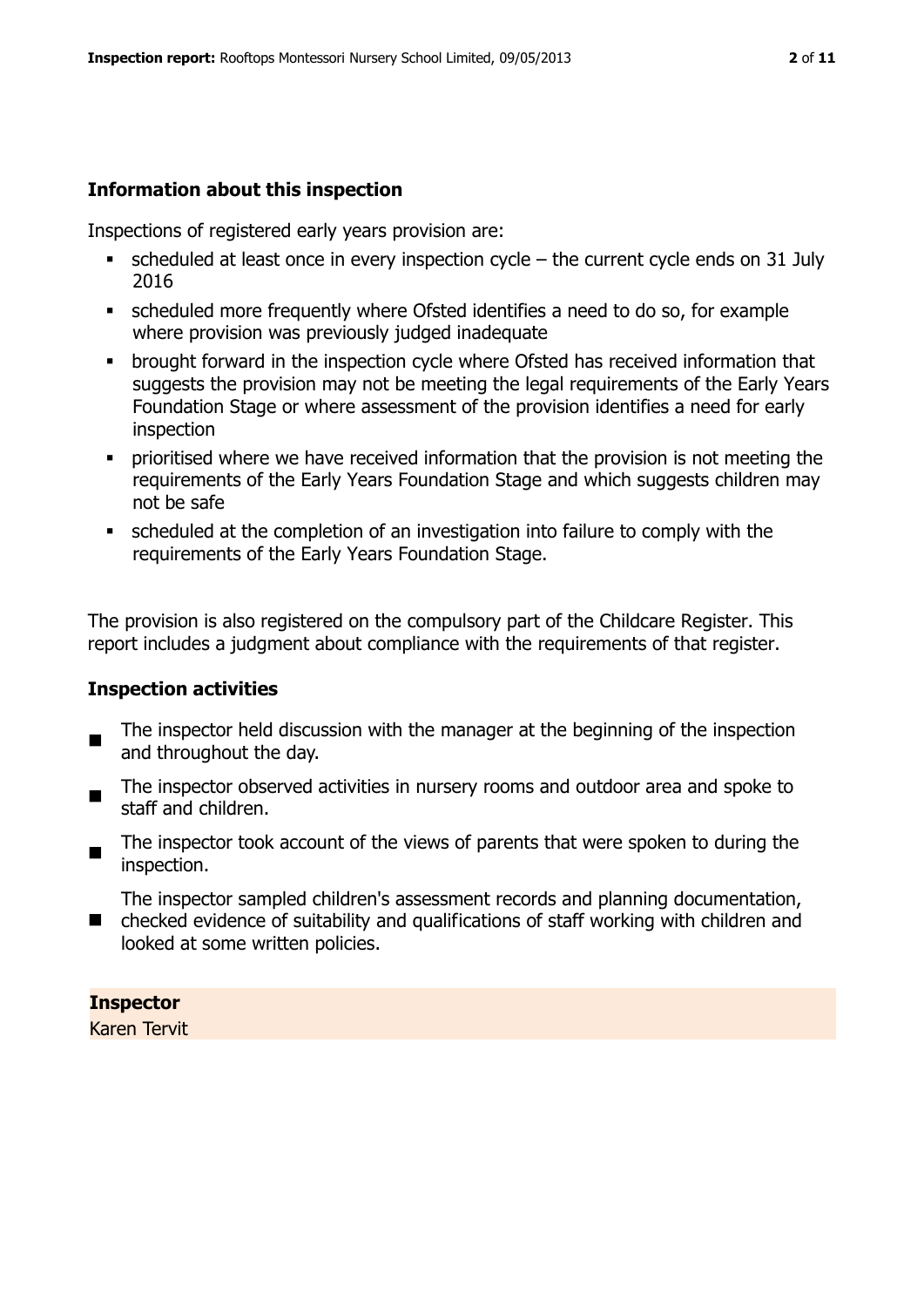#### **Full Report**

#### **Information about the setting**

Rooftops Montessori Nursery School Limited was registered in 2012 on the Early Years Register and the compulsory part of the Childcare Register. It is situated in a two storey building in the centre of Richmond in North Yorkshire and is managed by a limited company. The nursery serves the local area and is accessible to all children. It operates from two rooms and there is a fully enclosed area available for outdoor play.

The nursery employs nine members of childcare staff. Of these, two hold appropriate early years qualifications at level 2 and five hold appropriate early years qualifications at level 3 and above.

The nursery opens Monday to Friday for 48 weeks of the year. Sessions are from 8.30am until 5pm. Children attend for a variety of sessions. There are currently 60 children attending who are in the early years age group. The nursery provides funded early education for two-, three- and four-year-old children. It supports a number of children who speak English as an additional language and children with special needs and/or disabilities. The nursery is a member of the Montessori Schools Association and is accredited by the Montessori Education Accreditation Board.

#### **What the setting needs to do to improve further**

#### **To further improve the quality of the early years provision the provider should:**

- enhance younger children's physical development by providing more opportunities for them to move more freely between the indoor and outdoor environments
- extend young children's conversational skills, for example, by sharing photographs of children's families, friends, pets and favourite people.

#### **Inspection judgements**

#### **How well the early years provision meets the needs of the range of children who attend**

The manager and her staff team are very secure in their knowledge of the Early Years Foundation Stage. This enables them to provide a wide range of interesting and challenging experiences matched to children's identified learning needs. Staff are all suitably qualified and experienced resulting in them having a good understanding of how children learn and develop. Through comprehensive observation and assessment of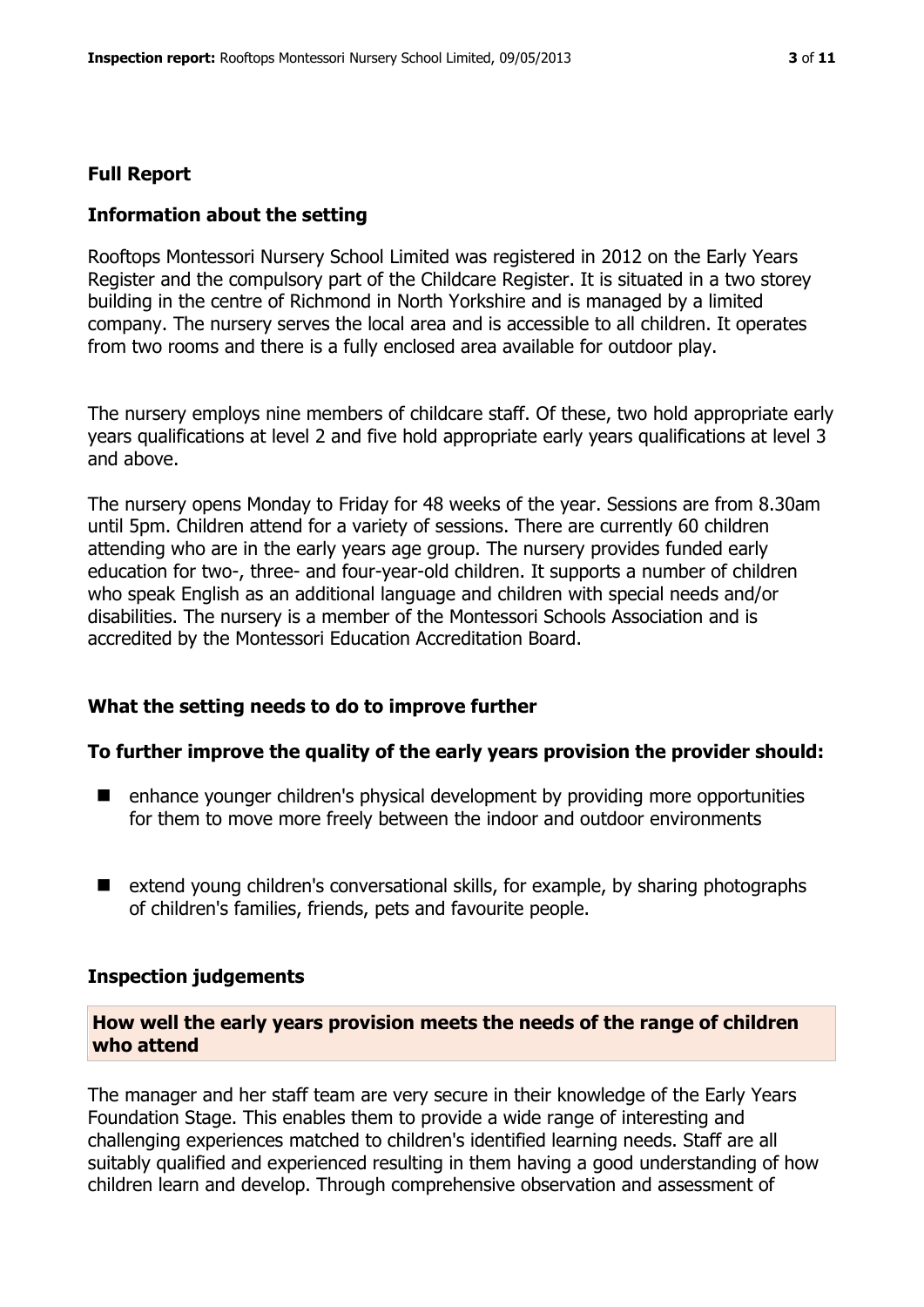children's development, activities are planned to meet their individual needs. Consequently, children are making good progress considering their starting points. The completion of the progress check at age two years ensures younger children's development is tracked and early intervention sought if necessary. Therefore, any gaps in learning are identified and effectively addressed. This ensures that children are well supported to move on to their next steps in learning, including nursery and school when the time comes.

Staff are enthusiastic and committed and work well as a team. They are fully involved in children's play and provide good levels of support. They extend children's communication and language development extremely well. Staff are highly skilled in asking the children open-ended questions to get them to think about what they are doing. Children respond enthusiastically, eager to share their thoughts and ideas. For example, younger children show great interest in the colourful rectangle on the floor caused by the reflection from the window displays. Staff use this opportunity to encourage children to think about and find different shapes and talk about shadows. Pre-school children show great perseverance as they make the maze using different lengths of wood and then eagerly let their friends take turns in negotiating around it. Children learn how to sort items and place them in appropriate containers and confidently handle small items, such as pegs.

Children develop good physical skills as they skilfully punch holes into the laminated pieces of fruit and then thread ribbon through them proudly showing adults their finished pieces of work. They carefully roll items down the hill and throw and catch balls and beanbags. Children are motivated and keen to join in with the play activities and resources offered. They eagerly dress up in costumes from countries, such as, Spain and Africa and explore the different 'real items' in the artefacts boxes linked to these countries. Children take part in an interesting range of outings to enhance their learning about the community in which they live. They also have regular visits from the library.

Children are becoming increasingly independent when managing their personal needs, such as using the toilet, putting on their own coats and when choosing what they want to do. All children sit happily at mealtimes chatting to each other as they eat. Children communicate well. Older children chat happily as they play and ask staff questions. Wellorganised circle times give children the opportunity to share their news and listen to their peers. Staff give younger children lots of smiles and encouragement and repeat the words they say, so children hear them spoken clearly. Babies listen as staff talk about how the oats and pine cones feel. However, displays and books, particularly in the baby room, do not yet include photographs of children's families, friends, pets and favourite people to help to develop their conversational skills further. Where children are recognised as requiring additional support, practitioners work with parents and, where necessary, other professionals, to ensure each child's individual needs are met. For example, they have close links with speech and language professionals enabling them to provide additional support for children in their communication and language.

Children love books and enjoy using the cosy areas where they can sit quietly or 'read' to their friends, mirroring staff. Good provision is made to encourage children's writing skills. Children make marks using different media, such as paint, water and sand. Older preschool children confidently write their own names on their work, roll up their creations and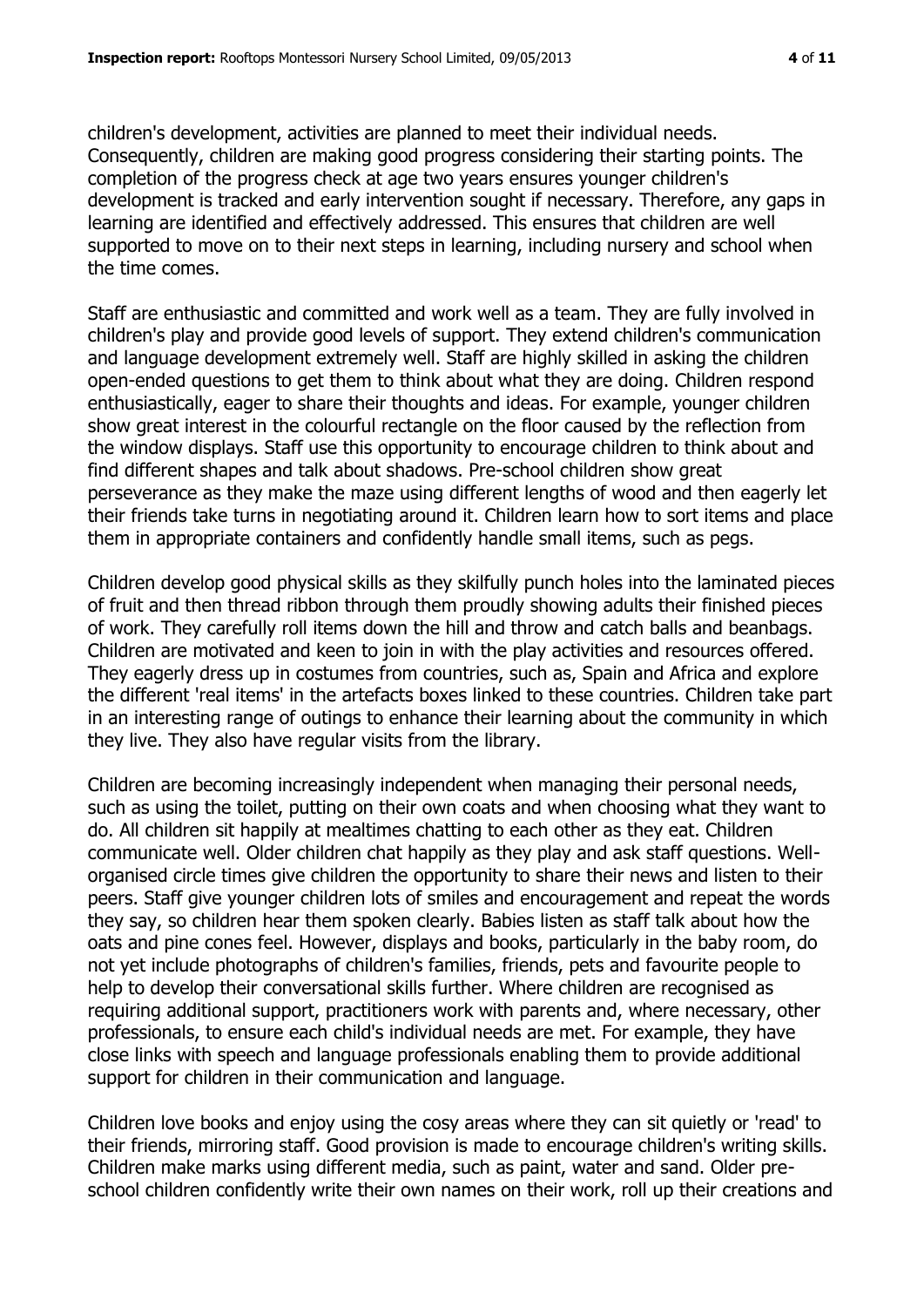independently access elastic bands to secure their items ready for home. They confidently sound out the letters their names begin with. Children with English as an additional language are appropriately supported. For example, staff know simple words and phrases in children's home language. The nursery is a print rich environment with colourful displays showing what children are learning, alongside this, names, signs and posters are displayed, to support children in recognising simple words.

The nursery places a strong emphasis on working in partnership with parents. Parents are encouraged to have pre-visits to the nursery with their children, to help children settle in their room with their key person. Parents complete detailed information sheets, sharing what they know about their child in order to support good initial assessments of where their children are in their learning. Parents also provide comments about their child's abilities and achievements to their child's key person, helping them to get to know the children extremely well. Parents are encouraged to look at their children's learning journals, and parents' open evenings are regular events. Therefore, parents are encouraged to be fully involved in their children's learning and are well informed of their child's individual progress. Parents comment that they are 'thrilled' with the progress their children make in their learning and development.

#### **The contribution of the early years provision to the well-being of children**

The key person system is successfully embedded within the nursery. Children enjoy positive relationships with staff whose calm and gentle manner fills the environment. Staff take time to get to know the children and their parents well. This helps foster the family feel that is apparent throughout the nursery. Children are very well prepared for the transitions they make to new rooms within the nursery. They make a number of visits with their key person who provides reassurance as they get to know their new surroundings. Information is effectively passed on about children's learning, development and welfare to ensure children continue to experience good levels of continuity in their care. These transitions are discussed thoroughly with parents enabling them to ensure that their children continue to feel safe and secure.

Staff effectively nurture the children in their care; they foster children's independence and provide appropriate emotional support. Behaviour of children is good, the clear rules and routines of the nursery are followed consistently and a happy yet calm atmosphere prevails. Staff observe children carefully. They are quick to offer advice when necessary, especially when required to keep them safe. For example, they teach children how to carry scissors and trays appropriately. Children develop a good understanding of personal safety. They practise the evacuation procedures regularly and all children confidently negotiate stairs either to their playroom or outdoors, carefully holding onto the handrails. Respect for others is fostered from an early age, with younger children benefiting from observing the older children's behaviour. Children have a well-developed understanding of right and wrong, and are able to sort out minor disagreements without the need for adult intervention.

Children of all ages busily involve themselves in self-chosen activities. The encouragement of children's independence in their learning and self-care is a strength of the nursery. The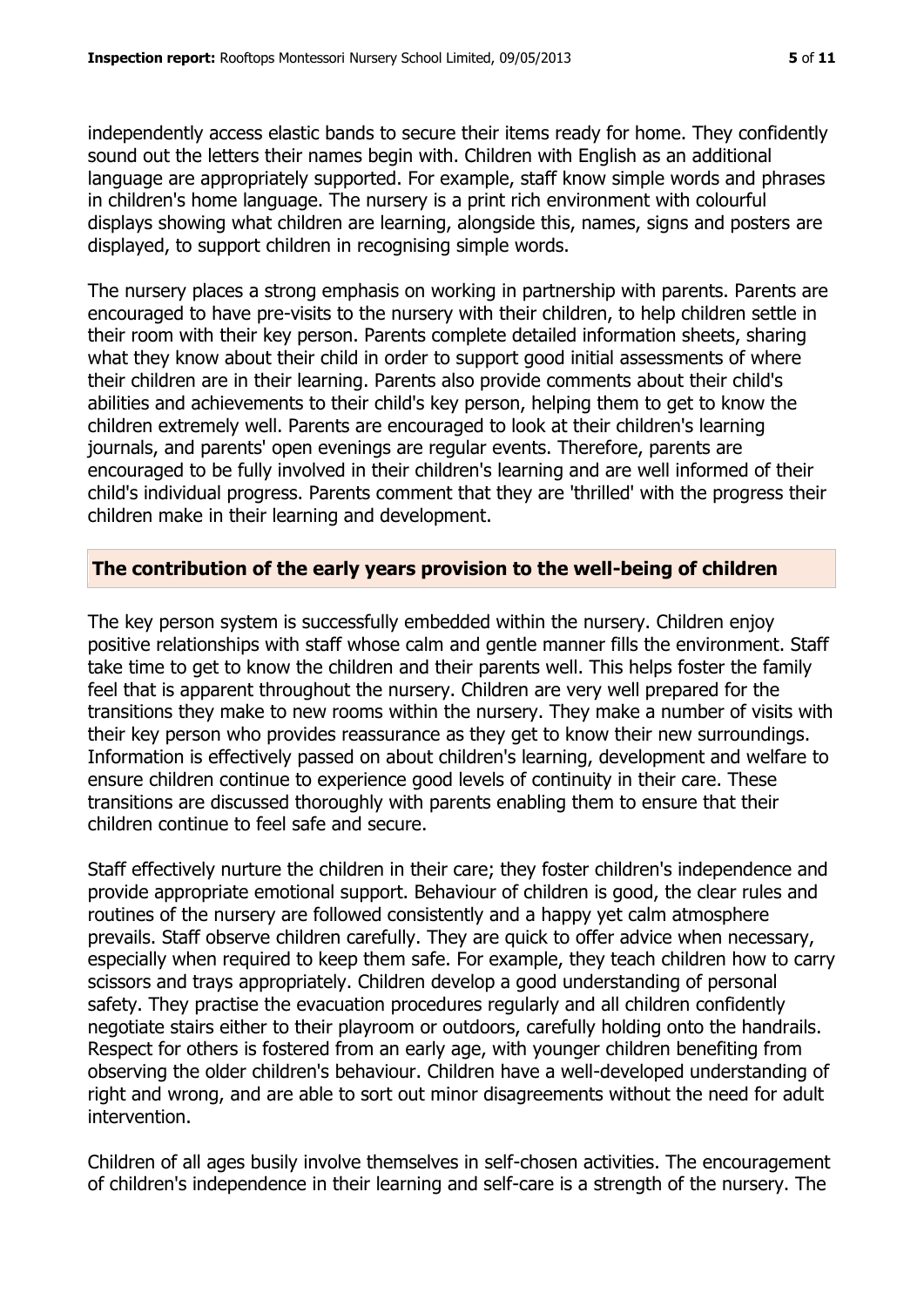indoor environment is extremely well organised to provide space to move around freely. Resources are displayed on low-level shelving to support children's independence and choice. Parents are asked to make sure that children have suitable outdoor clothing so they can access outdoors, no matter what the weather is like. This supports their physical health and development. However, younger children, particularly in the upstairs room, are unable to spontaneously play outdoors, as the current organisation does not support this. There is, however, ample space for babies to roll and crawl and for toddlers to practise walking indoors and regular planned opportunities are provided for these children to play outside.

Children benefit from being able to have a snack when they are ready, this reduces the need to interrupt their work cycles. Children make healthy choices from the range of snack foods provided and know the importance of washing their hands thoroughly before eating 'because they have germs on them'. The staff give clear guidelines for parents on suitable food to provide for packed lunches and children benefit from the positive role models that staff provide when they eat together. As a result, lunch time is a relaxed, enjoyable time where children eat well using appropriate manners.

The nursery has good systems in place to help assist children who are due to move to the next stage in their learning. For example, they invite teachers from the local primary schools to visit the nursery. This helps with children's transition into school and provides a valuable opportunity for children to meet their future teachers in an environment where they feel comfortable.

#### **The effectiveness of the leadership and management of the early years provision**

Children are safeguarded well. Safeguarding policies and procedures are reviewed regularly in line with changes in requirements, including a clear reference to the safe use of mobile phones in the nursery. Staff undertake regular risk assessments for all areas used by the children and this creates an extremely safe environment for them to play in. These are regularly monitored and reviewed, along with daily checks on the indoors and for outings, to further support children's safety. All visitors to the premises have their identification checked and they sign the visitor record book. A good range of policies and procedures are in place and available to parents, enabling them to have an awareness of the setting's responsibilities to support children's safety and well-being. A number of staff have a suitable first aid qualification and plans are in place to have all staff gain this qualification. As a result, children are well supported in the event of minor injuries or accidents.

Recruitment and vetting procedures are thorough and detailed to confirm the suitability of all staff working with the children. All staff participate in a detailed induction, so they are clear about their roles and responsibilities. Regular staff meetings ensure that all those working with children are kept informed of changes, for example, in legislation and also to offer in-house training linked to the Early Years Foundation Stage and the Montessori teaching methods. This supports and enhances staff's personal development and contributes to meeting the ongoing needs of all children. Regular staff supervision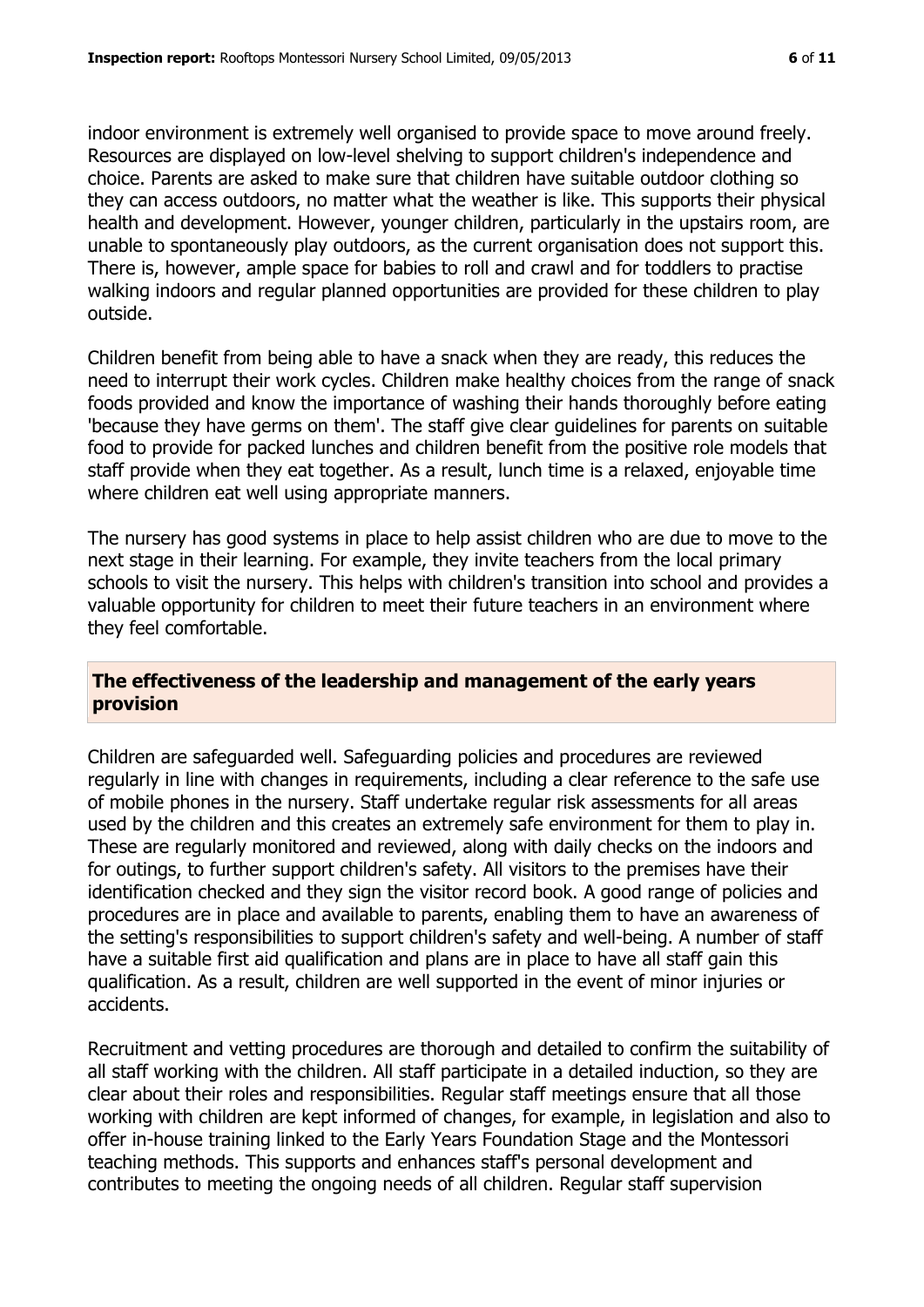sessions and yearly appraisals, enables the manager to identify learning and training needs for each individual staff member. As a result, there is a skilled staff team in place to support children's wide ranging needs.

The manager and her staff are enthusiastic, motivated and committed to providing a high quality service to children and their families. The manager has a good knowledge and understanding of how to implement the requirements of the Early Years Foundation Stage. She closely monitors the educational programmes to ensure a varied range of stimulating activities is provided to capture the children's interests. Self-evaluation takes into account the views of staff, children and their parents. The manager has a strong drive to build upon the nursery's existing good practice and has set out a specific development plan to support children's achievements over time. Consequently, children's welfare and learning is further promoted.

Staff work well in partnership with parents and carers to ensure children's individual needs are met. Information is continually shared and exchanged about children's care, both verbally and for younger children in written daily diaries. Parents comment positively about the nursery, stating they are 'thrilled with child's progress, did not realise a four year old could learn so much' and that 'staff have children's best interests at heart and work together to settle children, going above and beyond expectations'. Parents also get lots of information, through interesting displays, informative leaflets and brochures. Good partnership working takes place between the nursery and the schools that children transfer to. For example, the nursery shares photographs with the children of the school building and staff so as to help to familiarise them with the setting they are transferring to. Children who attend other nurseries are well supported. For example, the nursery staff have regular informal discussions and share targets in writing with the other settings children attend.

# **The Childcare Register**

The requirements for the compulsory part of the Childcare Register are **Met**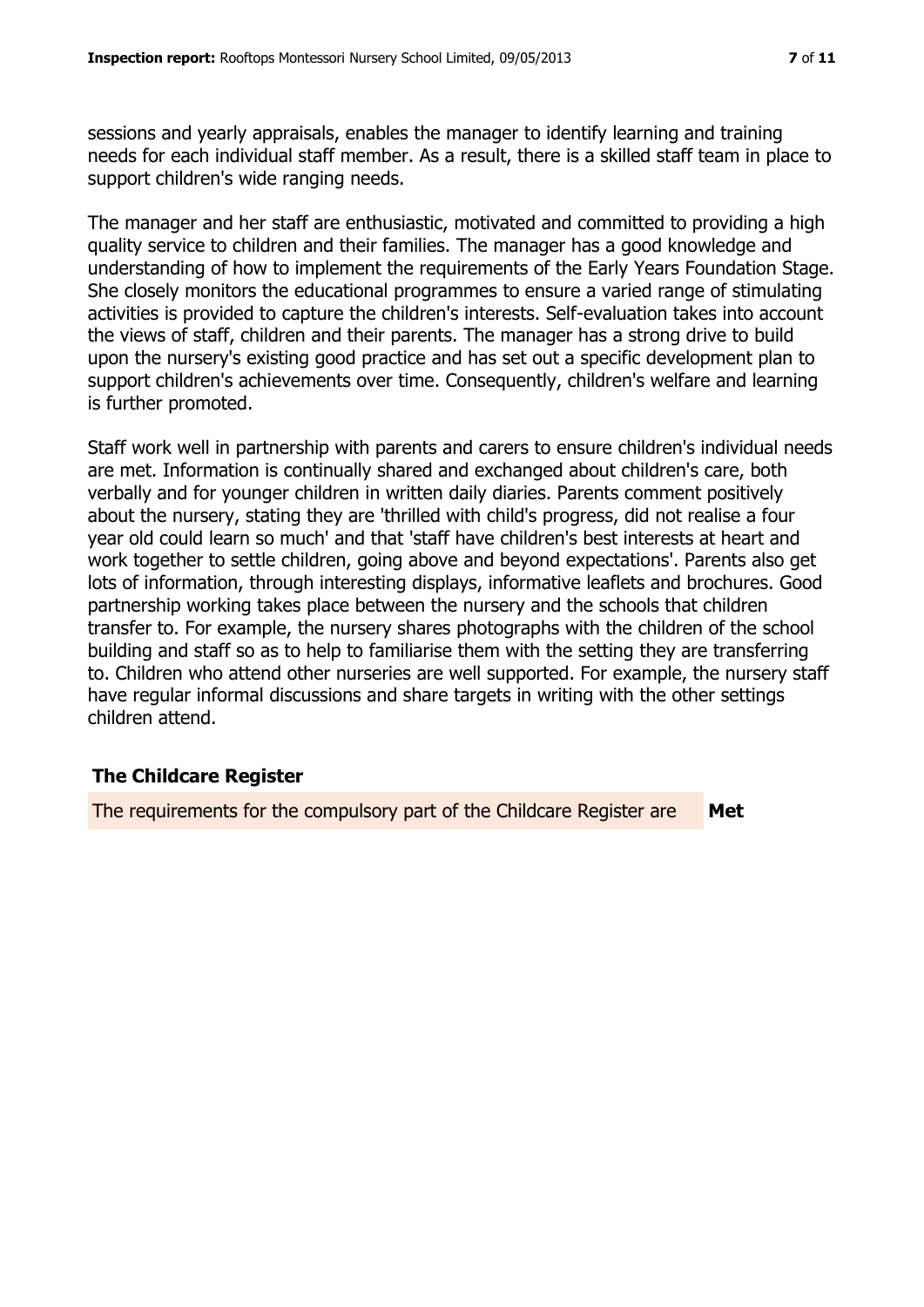# **What inspection judgements mean**

# **Registered early years provision**

| Grade   | <b>Judgement</b> | <b>Description</b>                                                                                                                                                                                                                                                                                                                                                                 |
|---------|------------------|------------------------------------------------------------------------------------------------------------------------------------------------------------------------------------------------------------------------------------------------------------------------------------------------------------------------------------------------------------------------------------|
| Grade 1 | Outstanding      | Outstanding provision is highly effective in meeting the needs<br>of all children exceptionally well. This ensures that children are<br>very well prepared for the next stage of their learning.                                                                                                                                                                                   |
| Grade 2 | Good             | Good provision is effective in delivering provision that meets<br>the needs of all children well. This ensures children are ready<br>for the next stage of their learning.                                                                                                                                                                                                         |
| Grade 3 | Satisfactory     | Satisfactory provision is performing less well than expectations<br>in one or more of the key areas. It requires improvement in<br>order to be good.                                                                                                                                                                                                                               |
| Grade 4 | Inadequate       | Provision that is inadequate requires significant improvement<br>and/or enforcement action. The provision is failing to give<br>children an acceptable standard of early years education and/or<br>is not meeting the safeguarding and welfare requirements of<br>the Early Years Foundation Stage. It will be inspected again<br>within 12 months of the date of this inspection. |
| Met     |                  | The provision has no children on roll. The inspection judgement<br>is that the provider continues to meet the requirements for<br>registration.                                                                                                                                                                                                                                    |
| Not met |                  | The provision has no children on roll. The inspection judgement<br>is that the provider does not meet the requirements for<br>registration.                                                                                                                                                                                                                                        |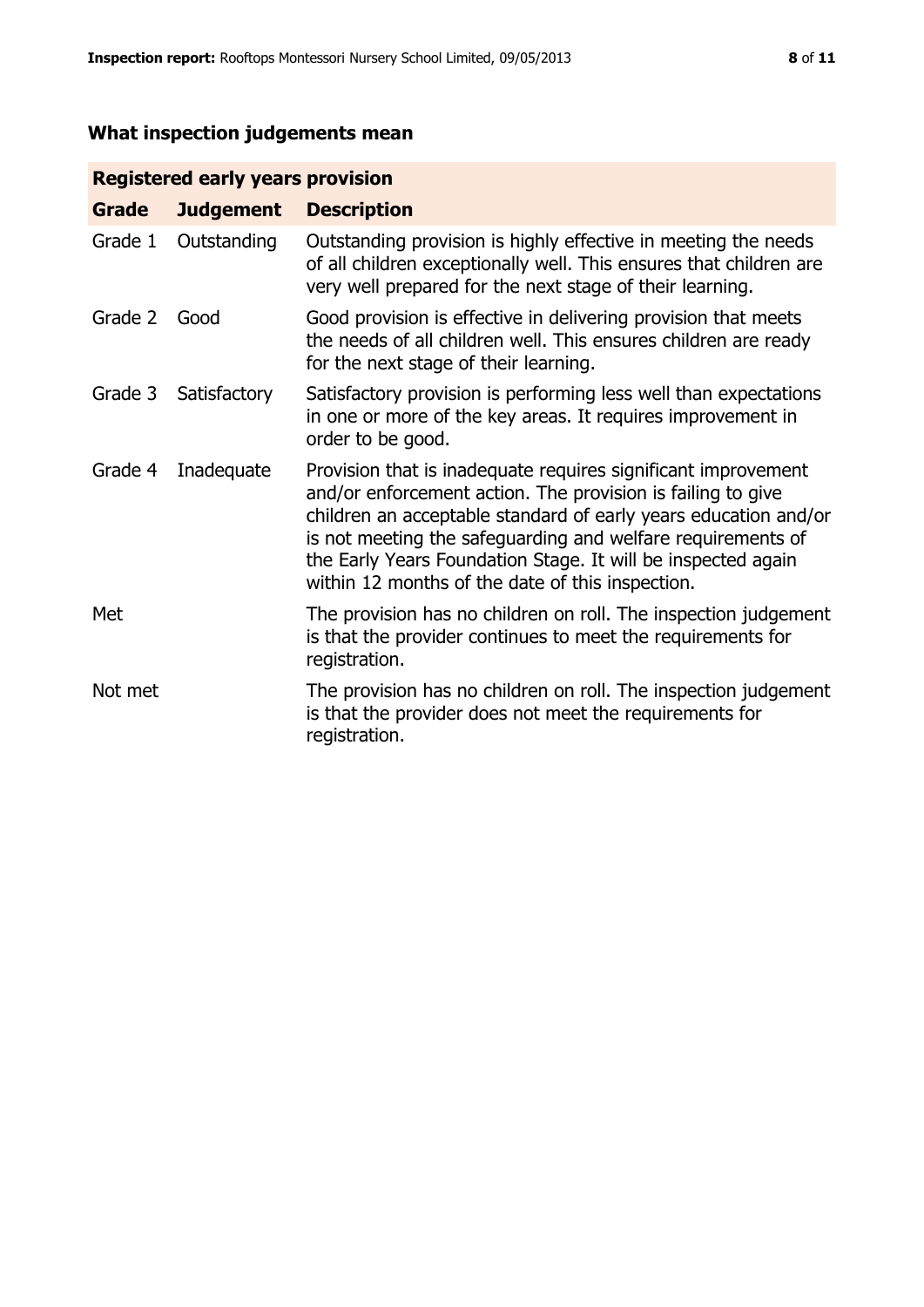#### **Inspection**

This inspection was carried out by Ofsted under sections 49 and 50 of the Childcare Act 2006 on the quality and standards of provision that is registered on the Early Years Register. The registered person must ensure that this provision complies with the statutory framework for children's learning, development and care, known as the Early Years Foundation Stage.

# **Setting details**

| Unique reference number           | EY456044                                   |
|-----------------------------------|--------------------------------------------|
| <b>Local authority</b>            | North Yorkshire                            |
| <b>Inspection number</b>          | 890010                                     |
| <b>Type of provision</b>          | Full-time provision                        |
| <b>Registration category</b>      | Childcare - Non-Domestic                   |
| Age range of children             | $0 - 8$                                    |
| <b>Total number of places</b>     | 33                                         |
| <b>Number of children on roll</b> | 60                                         |
| <b>Name of provider</b>           | Rooftops Montessori Nursery School Limited |
| Date of previous inspection       | not applicable                             |
| <b>Telephone number</b>           | 01748823667                                |

Any complaints about the inspection or the report should be made following the procedures set out in the guidance *'Complaints procedure: raising concerns and making complaints* about Ofsted', which is available from Ofsted's website: www.ofsted.gov.uk. If you would like Ofsted to send you a copy of the guidance, please telephone 0300 123 4234, or email enquiries@ofsted.gov.uk.

# **Type of provision**

For the purposes of this inspection the following definitions apply:

Full-time provision is that which operates for more than three hours. These are usually known as nurseries, nursery schools and pre-schools and must deliver the Early Years Foundation Stage. They are registered on the Early Years Register and pay the higher fee for registration.

Sessional provision operates for more than two hours but does not exceed three hours in any one day. These are usually known as pre-schools, kindergartens or nursery schools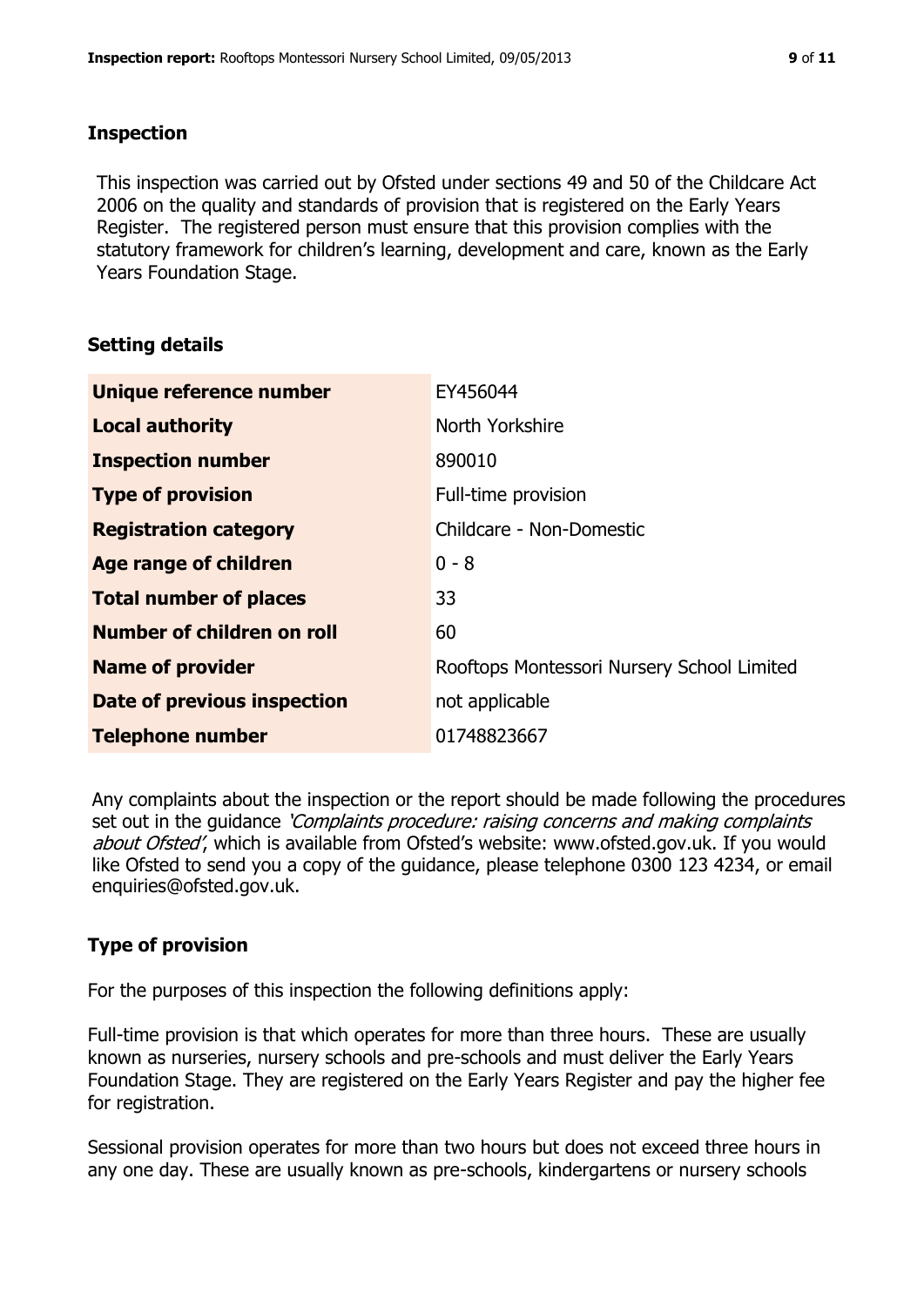and must deliver the Early Years Foundation Stage. They are registered on the Early Years Register and pay the lower fee for registration.

Childminders care for one or more children where individual children attend for a period of more than two hours in any one day. They operate from domestic premises, which are usually the childminder's own home. They are registered on the Early Years Register and must deliver the Early Years Foundation Stage.

Out of school provision may be sessional or full-time provision and is delivered before or after school and/or in the summer holidays. They are registered on the Early Years Register and must deliver the Early Years Foundation Stage. Where children receive their Early Years Foundation Stage in school these providers do not have to deliver the learning and development requirements in full but should complement the experiences children receive in school.